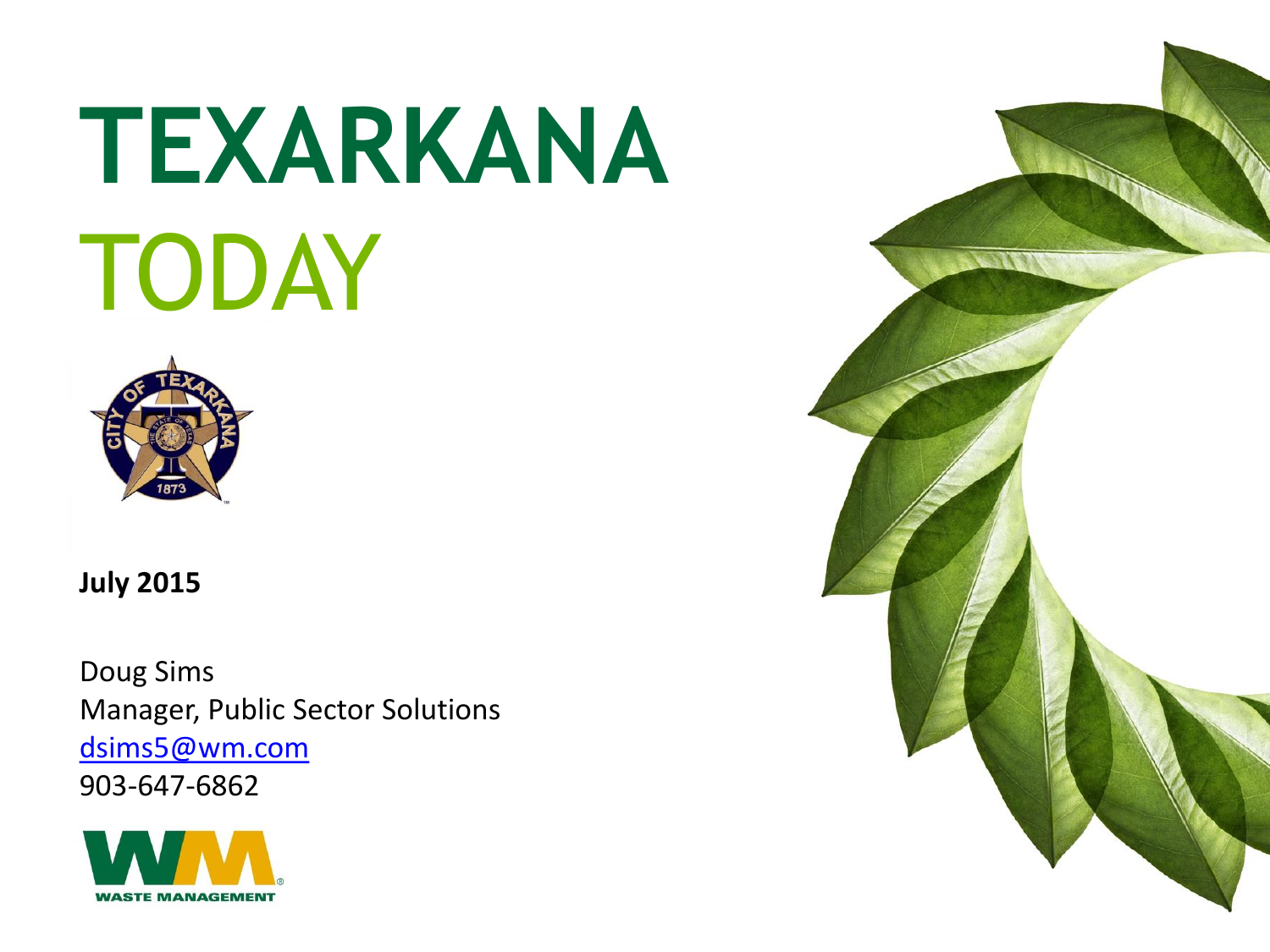## Weather Has Impact on Recycling and Yard Waste

While massive rainfall amounts in May and June created havoc for city and county crews, farmers and ranchers, and the general population as a whole, it appears that the unusual weather patterns also had an impact on recycling and yard waste collections. Recycling tonnages actually dropped slightly for the first six months of the year—partially attributable to the heavy rainfall, but at the same time the rain resulted in a significant increase in yard waste being taken to the Texarkana Water Utility composting facility.

During the first six months of 2015, Texarkana residents recycled 792.7 tons of material, compared to 1699 tons during the 12 month period in 2014. However, yard waste material increased significantly over that same period of time, with Waste Management crews collecting 706.2 tons of yard waste versus 1075 tons for all of 2014. Total trash collected also increased during the same time period. From January through June, the total amount of trash collected was 4,653.4 tons versus 9,051 tons for all of 2014.

Despite lower recycling volumes, Texarkana residents continued to recycle at a high rate of participation with more than 53% of residents putting out their recycling carts on a given week and over 70% of residents participating overall.



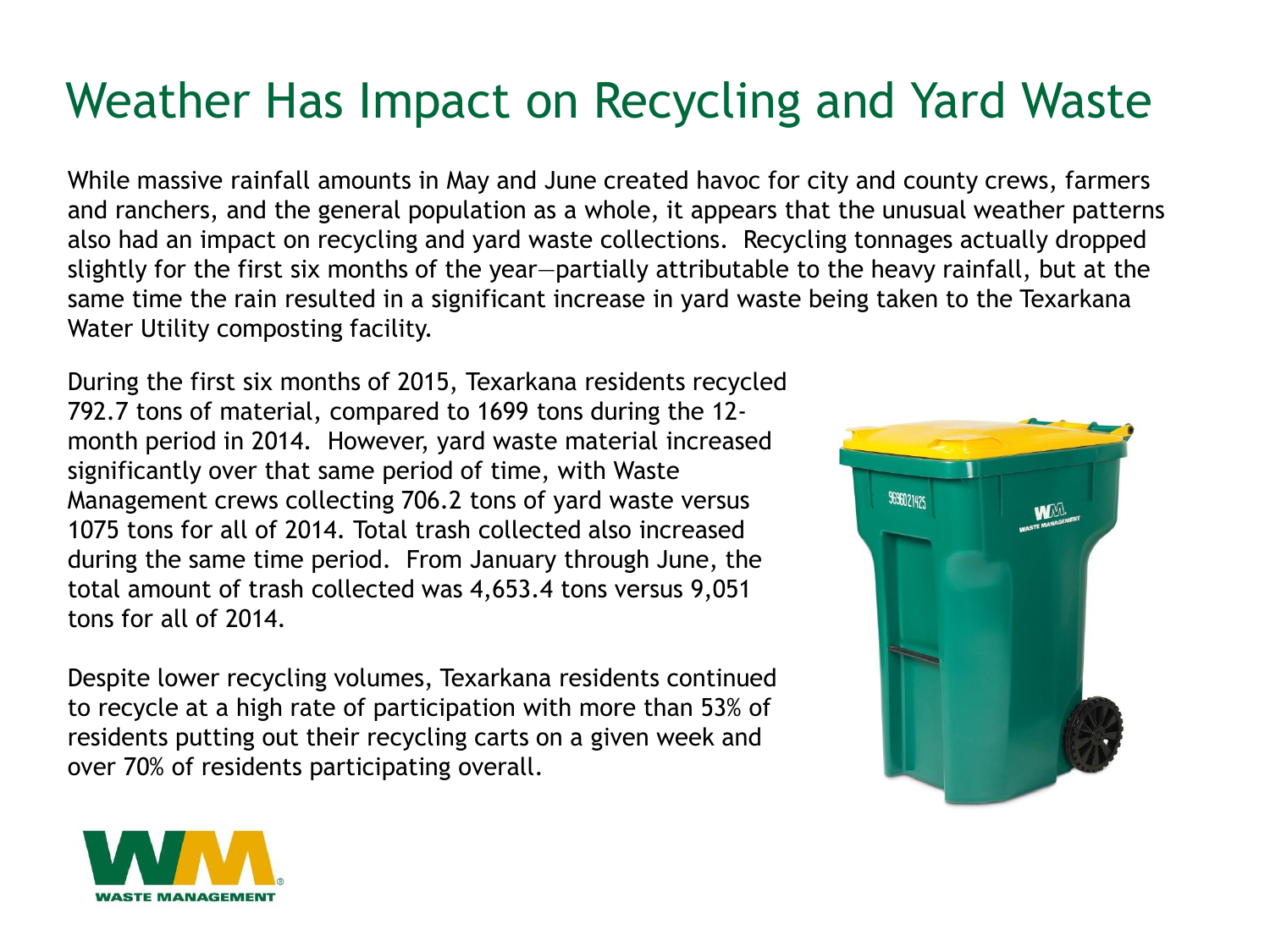## What It Means to Think Green

For the first six months of 2015,Texarkana diverted 793 tons of recyclables and 706 tons of yard waste from the landfill, which is equal to  $2,450$  metric tons of carbon dioxide (CO<sub>2</sub>) equivalent, or...





removing the annual emissions from **516 cars off the road**



Saving  $CO<sub>2</sub>$  emissions from **224 homes' energy use for one year**

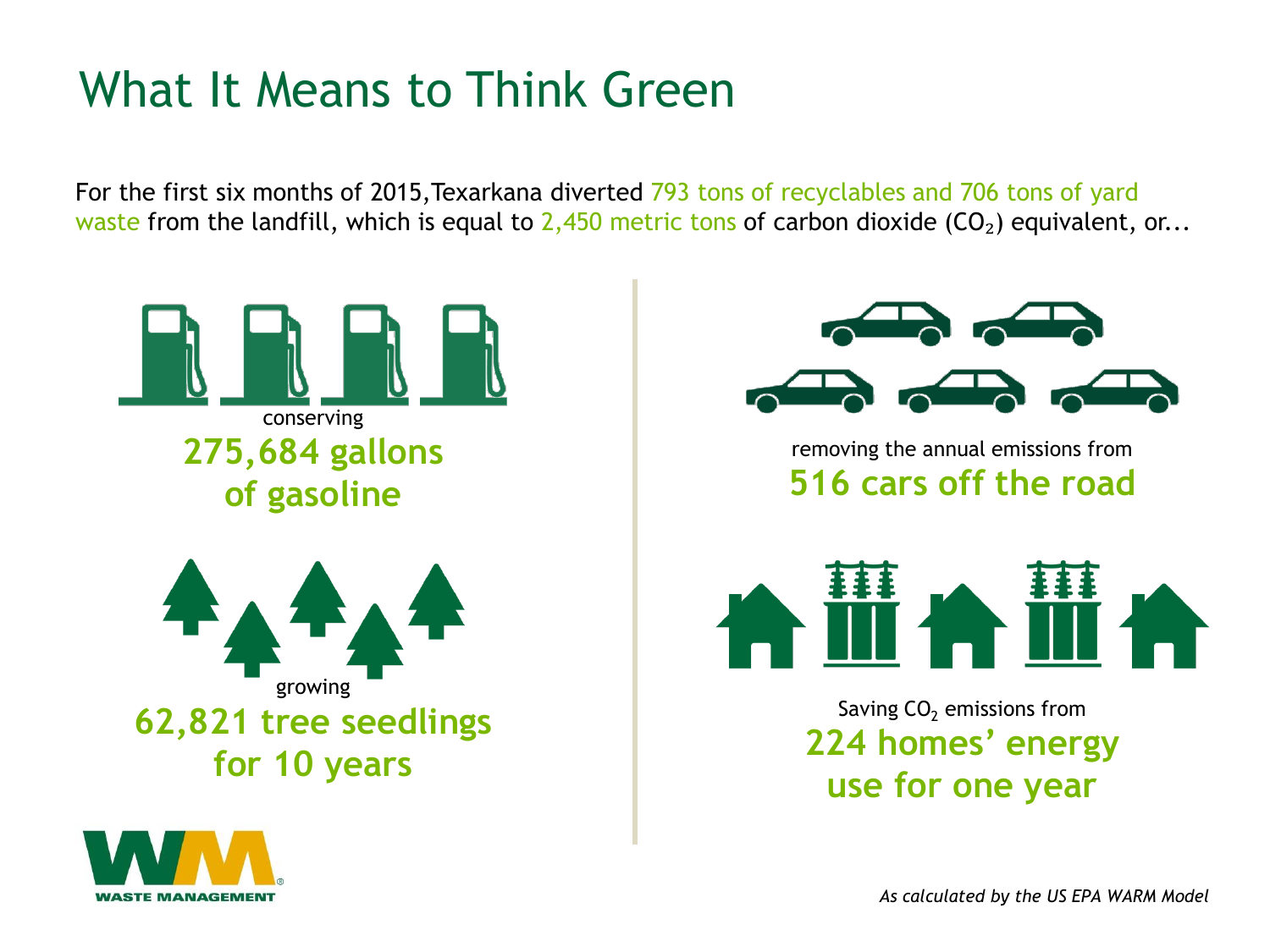# Recycle Often. Recycle Right. SM

The recycling world has changed. The **material we use daily has evolved** tremendously. There is additional confusion since recycling programs vary from area to area.

#### **Did you know…**

- •69% of plastic bottles don't get recycled.
- •45% of aluminum cans end up in the garbage.

•Liquids often spoil a whole load of otherwise recyclable paper.

**That's why it's time to get back to the basics of good recycling with these simple recycling rules:**

1.Recycle all bottles, cans and paper.

2.Keep items clean and dry.

3.No plastic bags.





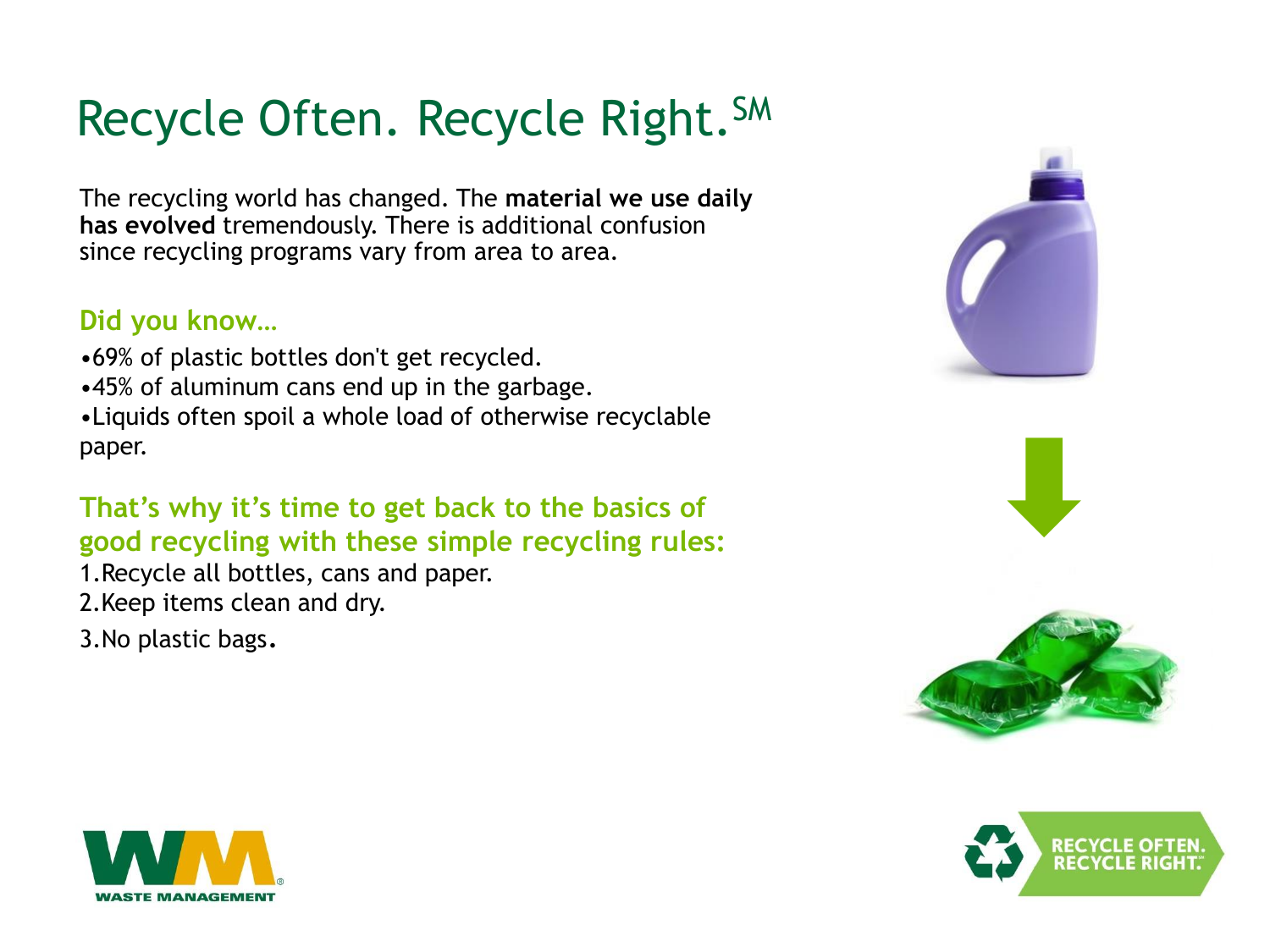#### Recycling Myth-busters- Visit RORR.com



www.RecycleOftenRecycleRight.com



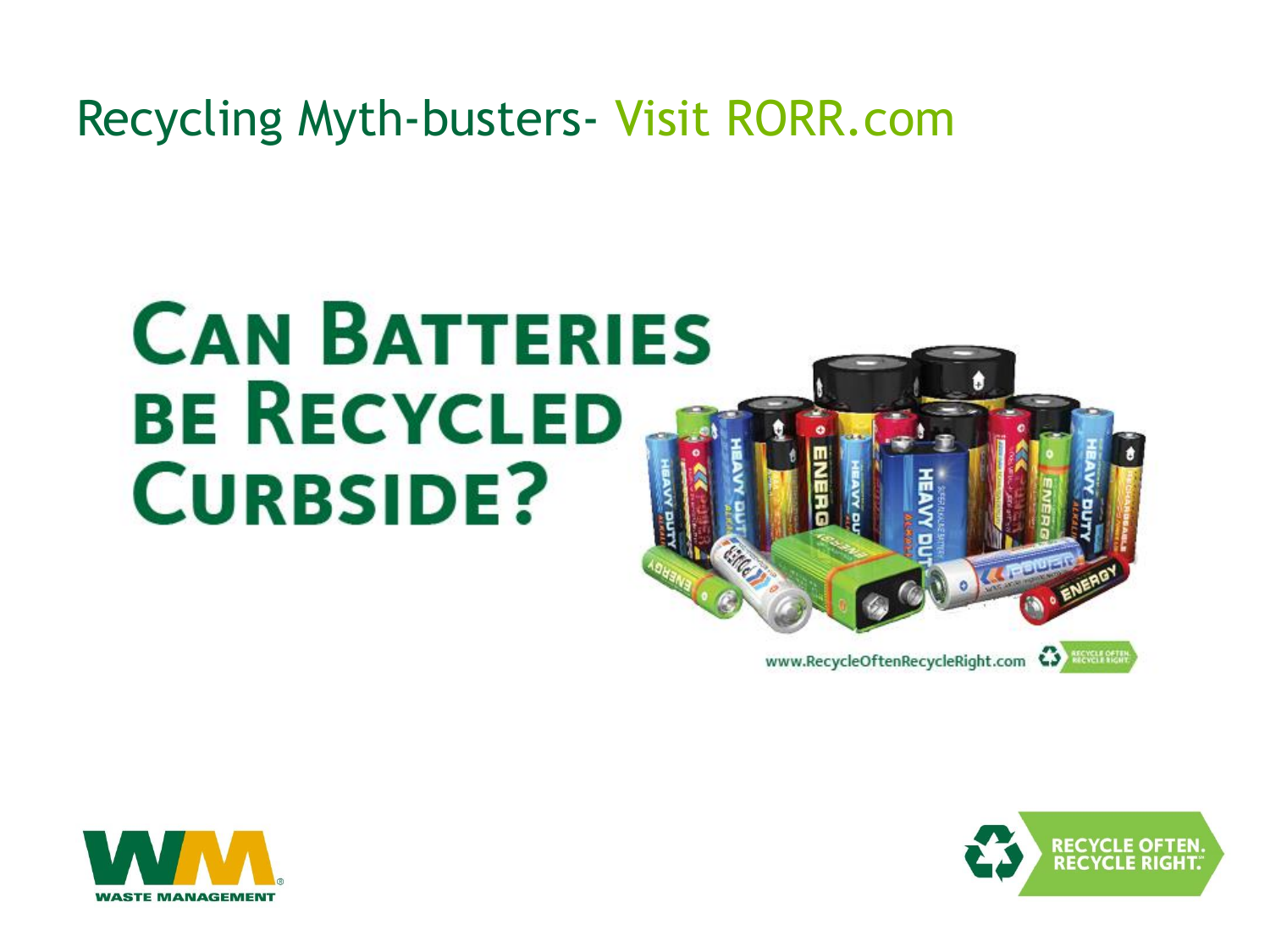### Residential Demolition

Despite the unusual weather conditions, city crews kept their pace of demolishing two homes per month through the first half of the year.

As part of Leadership Texarkana's "Focus on Our Future" initiative, Waste Management participated in the focus on "Pride of Place" by working with the City to remove those dilapidated homes. We hauled 72 roll off containers—or 2,160 yards of material—to our New Boston landfill at a discounted rate, saving the City over \$21,000 in hauling and disposal costs.

Environmental and Economic impact studies show that allowing one area of the city to deteriorate has a strong negative impact on the entire city.

#### **The Cost of Blight:**

- $\triangleright$  A Danger to the Public
- $\triangleright$  Leads to Increase in Crime
- Lowers Surrounding Property Values
- $\triangleright$  Reduces Local Property Tax Revenue
- $\triangleright$  Shifts Property Tax Burden to Other Areas of the City



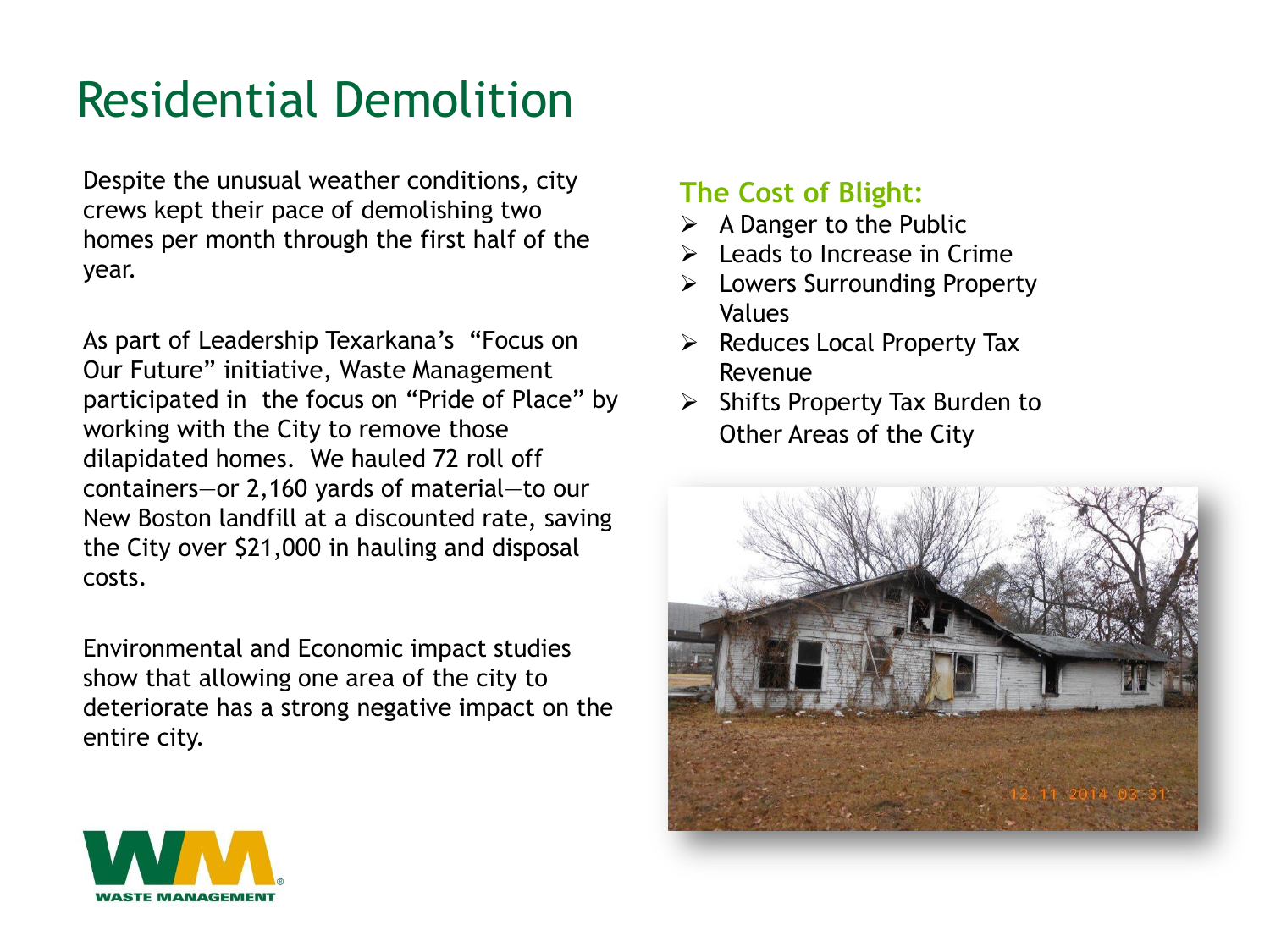## Closed landfill hosts "legendary" outdoor school

#### *Site preparing for Wildlife Habitat Council recertification*

Jarrod Miller's day job is district manager for Waste Management's Texarkana Hauling Company. But, in April he put his leadership skills to another use, teaching six graders how to build birdhouses at an outdoor school at WM's Hoot Landfill near Fouke, AR. Most of the kids had never built anything on their own before.

"When the kids finished and were proud of their birdhouse and taking pictures for friends and parents, that made it worth it to me, Miller said.

WM colleagues Doug Sims, Greta Calvery and Andrews Shafer also





contributed to the school, along with a dozen volunteers from the community and the Sulphur River Waterfowl Association. The Association manages the 215-acre closed landfill in cooperation with WM, with the goal of enhancing bird and other wildlife habitat.

The three-day school, held every spring, teaches students about science and nature topics tied to their curriculum. This year, 67 students from the Fouke ISD

Participated in activities such as tree, plant, fish, bird, reptile and mammal identification.

"The best thing is observing students participating in an outdoor experience that otherwise may not have been available to them," Shafer said. "As one teacher told us, 'The Outdoor School has become legendary. Sixthgrade students at Fouke look forward to this activity every year.'"

"People often think of WM as a big company based out of Houston and not part of the local community. They tend to forget all of our employees are local and are active in our community," Miller said. "This is our way to show that WM cares about our area."